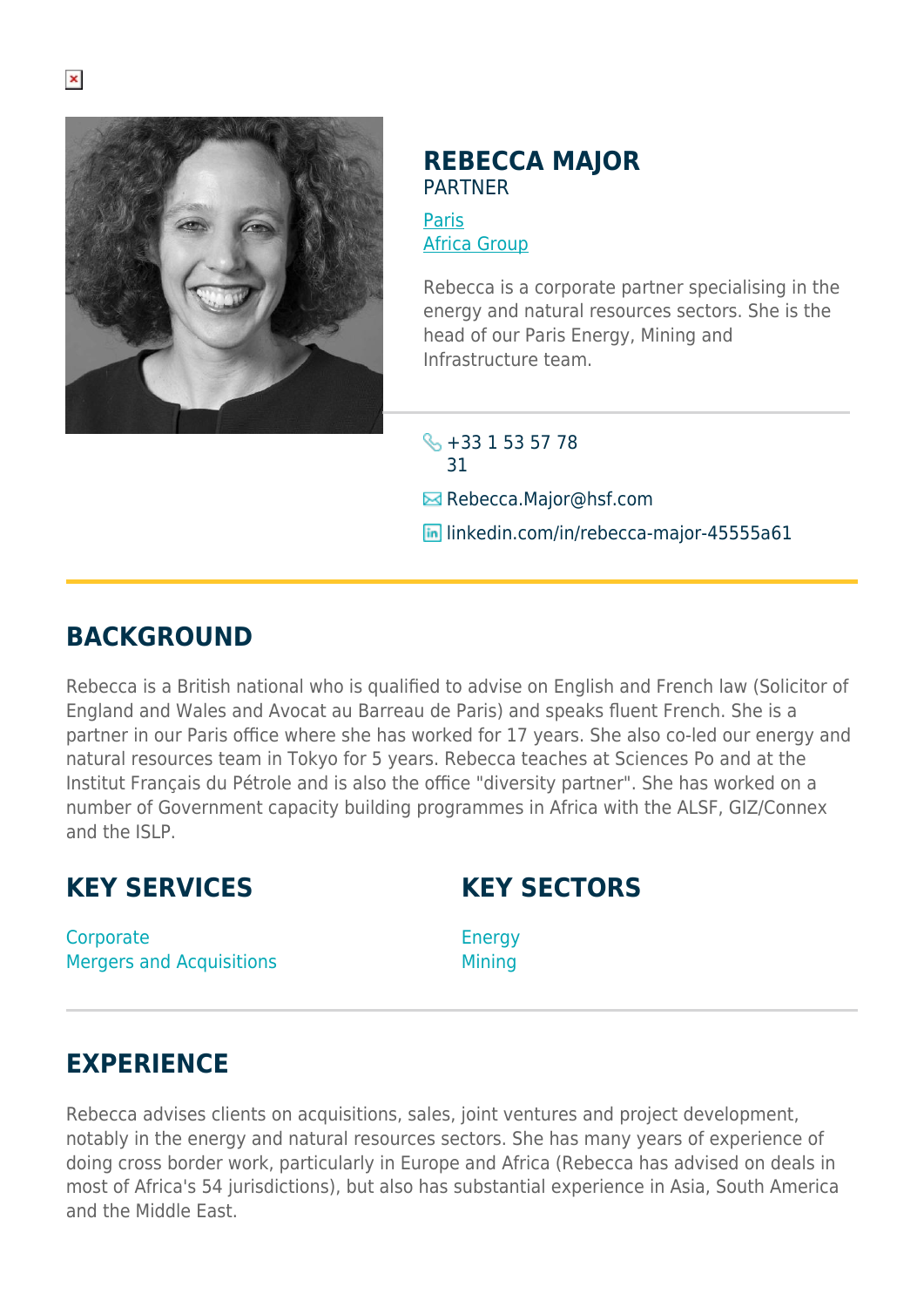Chambers Global 2019 says that Rebecca is highly valued by clients, who note that she "goes the extra mile" and is further recognised for her "perfect technical expertise".

Who's Who France (Energy) 2019 quotes peers as saying that Rebecca is "really good on the corporate side of transactions".

Chambers Global 2018 quoted clients as saying that "She's a great person to have on your side in negotiations."

Recent experience includes advising:

- Hermes Infrastructure and CGNEE on their acquisition of a portfolio of five Swedish wind farms with total capacity of 813MW from Aquila Capital
- EDF on various investments in Africa and Europe (power and gas/LNG)
- Mitsubishi Corporation on (i) the increase of its interest in the Quellaveco copper mine in Peru by 21.9% (held with Anglo American); (ii) the disposal of its various upstream oil and gas assets in Africa (Angola, Gabon, Tunisia); and (iii) the internal reorganisation of its renewables business in Europe (DGE)
- Mitsui on the negotiation of the acquisition from Vale of an interest in the Moatize coal mine in Mozambique and in the related Nacala rail and port infrastructure in Mozambique and Malawi (total investment of USD768 million)
- Sumitomo Corporation on its acquisition of, and ongoing interests in, the Ambatovy nickel and cobalt mine project in Madagascar (including various restructurings)
- Maurel et Prom on its acquisition/disposal of upstream oil and gas assets in various countries, including Venezuela, Myanmar, Tanzania, and Syria
- Subsea7 on its acquisition of an interest in Airborne Oil & Gas, a thermoplastic composite pipe manufacturer for the oil and gas sector
- Eramet on its non-solicited takeover offer to acquire Australian listed company Mineral Deposits Limited
- The lenders on the USD3.9 billion sale of ENGIE's exploration and production business to Neptune Energy (corporate support)
- The lenders on the USD587 million sale of Shell's Gabonese upstream business to Assala